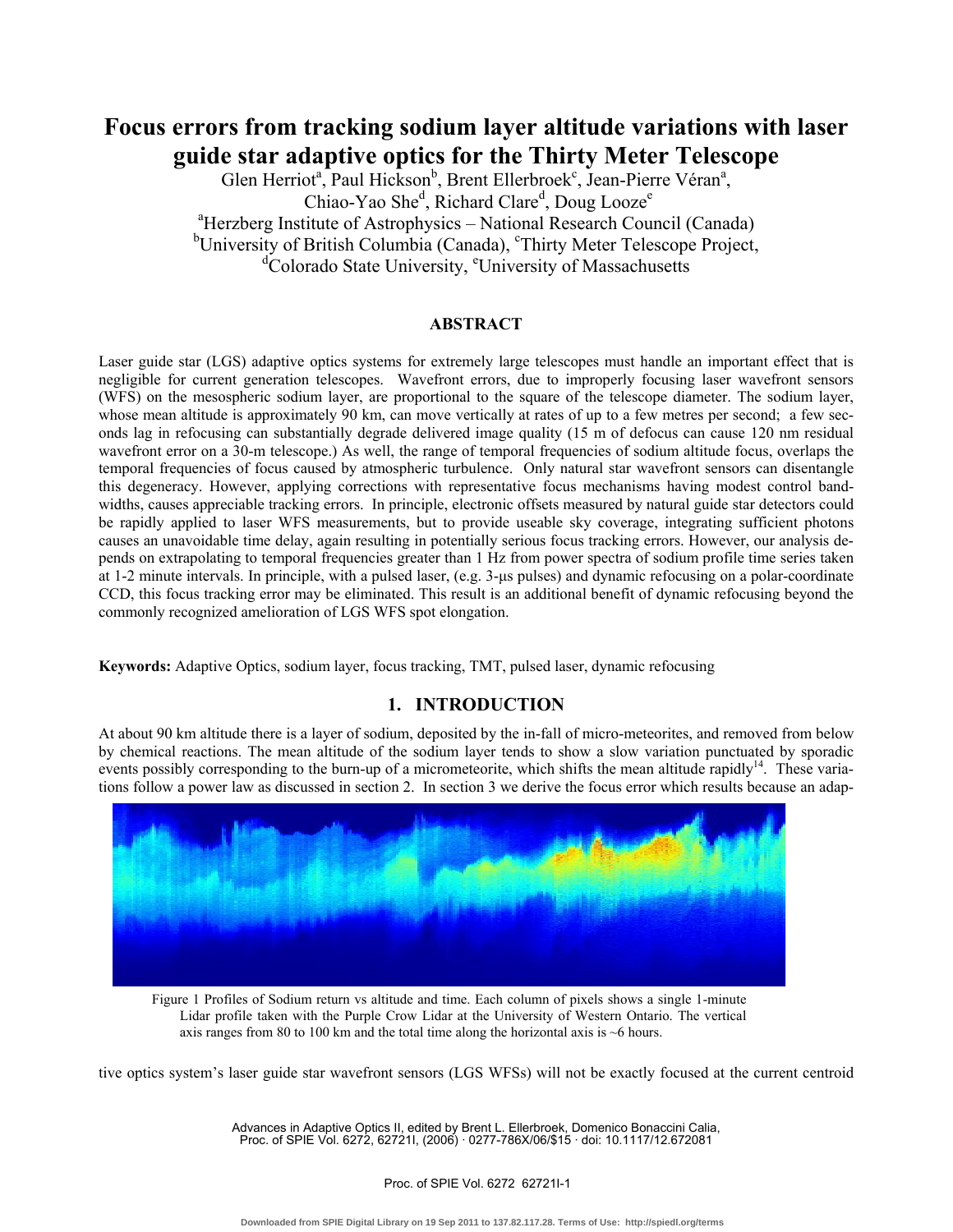height of the sodium layer. The LGS WFSs can be refocused either electronically or mechanically by comparing the defocus measured on a natural guide star (NGS) with the defocus measured on the LGSs. However, on a Thirty Meter Telescope (TMT) one meter of error in the focus adjustment at the range of the sodium layer results in 8 nm RMS of focus wavefront error. This scale factor increases with the square of the diameter of the telescope, and therefore this effect has not received much attention in the past for LGS AO systems on 8- to 10-meter telescopes.

Note that the focus measurements, from NGS WFSs in instruments, drive electronic focus offsets to apply within the real time computer, to the LGS WFS measurements. On longer time scales these are off-loaded to refocus the zoom optics in a LGS WFS. For TMT we have estimated 18 nm RMS for the median "Sodium layer altitude tracking error." For more information on the sodium layer servo tracking and a derivation of this error budget term, see section 4.

Since the absolute focus information is derived from an NGS measurement, this residual error analysis relies on using a sky coverage estimation tool. The limitation here comes from the low frame rate in the NGS WFS, ~90 Hz which, for 50% sky coverage, is the best tradeoff between read noise, photon noise and servo errors, both for tip/tilt and focus, explained in section 5.

Finally, we describe dynamic refocusing in section 6, and show how it eliminates the sodium focusing problem in section 7.

# **2. POWER SPECTRUM OF SODIUM ALTITUDE**

The left panel of Figure 2 plots the mean height of profiles taken with a Lidar by Colorado State University on two different nights, and in two directions (zenith and 30 degrees off zenith.) While the profiles in two directions are correlated, there can be up to a kilometre difference in sodium altitude over the sky, and rapid vertical jumps of 5-10 m/s.



Figure 2 Left: Mean altitude of sodium layer on two nights, at zenith and 30 degrees away. Right: power spectra from 144 data sets (1-8 hr each) log-log scale, and best fit power law.

Notice that the largest jumps happen towards the end of the data series, consistent with the observation that meteors are more frequent near dawn as the earth faces oncoming particles. The right hand panel of Figure 2 shows the best fit through power spectra of sodium altitude measurements taken over 34 nights. The X and Y axes are log frequency and log power respectively. This best fit line was used to derive the residual defocus term in the error budget for the TMT facility AO system NFIRAOS<sup>4</sup>, assuming 90 Hz sampling to apply electronic focus offsets, discussed below. There are two important caveats:

1. Since the Lidar data were taken with 2-minute sampling, we are extrapolating 2-3 decades in frequency to determine most of this residual defocus in section 4.1. As a result, to verify these tentative conclusions, during the preliminary design phase for TMT, we expect to obtain higher frequency data. For example, the vertical resolution of the Purple Crow Lidar is 24 m, which could be coarsened to allow temporal resolution as fine as 8 second intervals.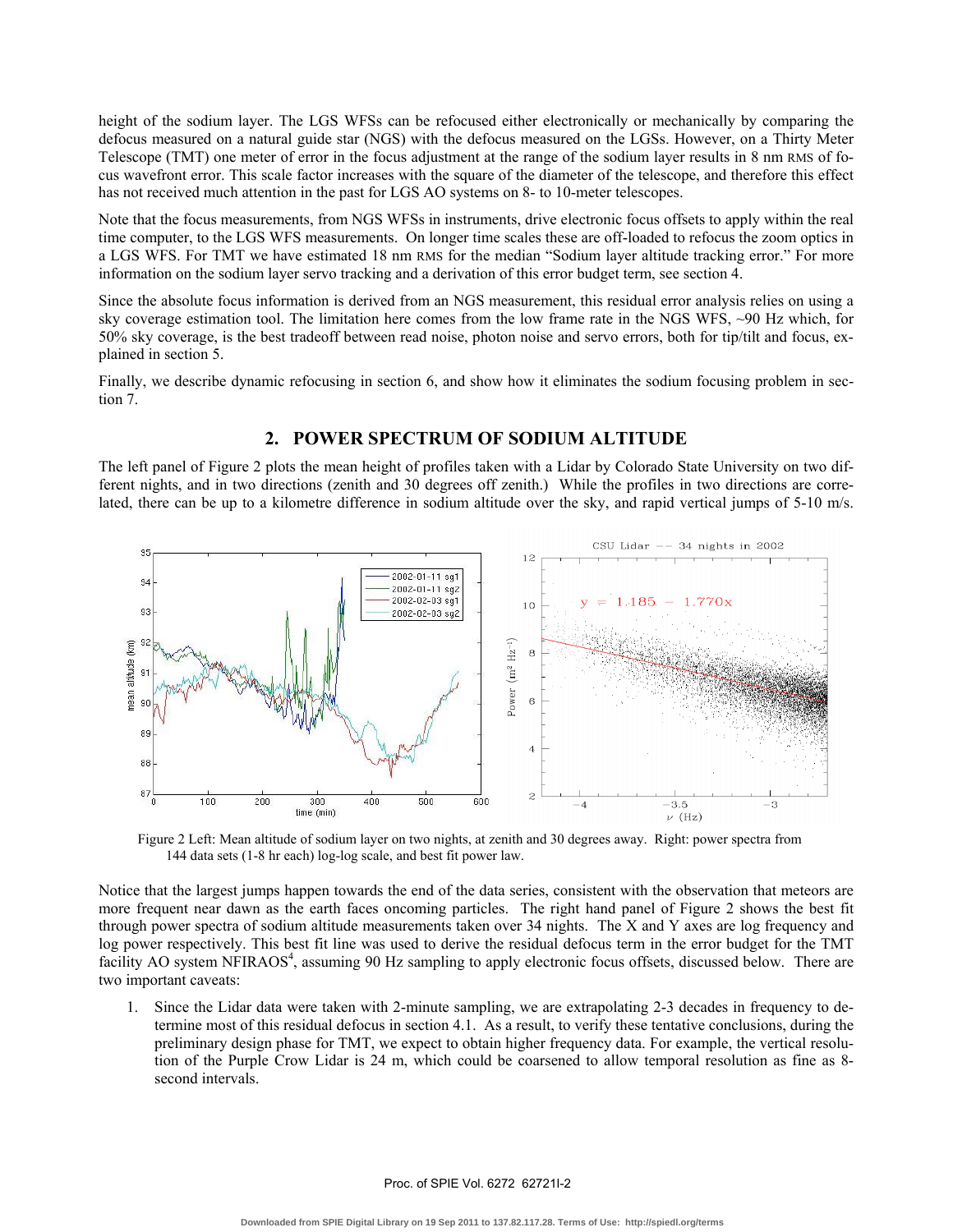2. The defocus power at the higher temporal frequencies can vary by at least a decade in amplitude; sometimes the residual defocus appears to completely dominate the error budget.

Figure 3 compares the power spectra of wavefront variance caused by defocus from atmospheric turbulence, and defocus due to the best fit model, from Figure 2, of altitude variations of the sodium layer, scaled into the same units using equation (4) for a 30-m telescope. Notice that the two disturbances' temporal frequencies overlap.



Figure 3 Comparison of power spectra of wavefront variance  $(nm^2/Hz)$  due to defocus from atmospheric turbulence (left) and the defocus due to altitude variation of sodium (right), scaled in the same units assuming a 30-m telescope. The focus disturbances from the two sources occur over an overlapping range of frequencies.

# **3. WAVE FRONT ERROR FROM UNCERTAINTY OF MEAN SODIUM ALTITUDE**

Consider a point source located on the telescope axis a distance *h* (e.g. the sodium layer at 90 km) from the entrance pupil. In the pupil, the wavefront from this source is spherical with radius of curvature *R*. The longitudinal position of a point on the wavefront, at a transverse distance r from the axis is

$$
z = \frac{r^2}{2h} - \frac{r^4}{8h^3} + \dotsb \tag{1}
$$

When focused on the source, the telescope images this spherical wave to a point at the focus. Now suppose that the source is moved a small distance  $\Delta h$  in the longitudinal direction. The source then gives rise to a spherical wavefront with radius of curvature *h+∆h* . The difference between the original and the new wavefront is

$$
\Delta z = \frac{\partial z}{\partial h} \Delta h
$$
  
=  $-\frac{r^2}{2h^2} \Delta h$  (2)

If the telescope is not refocused, this term represents the wavefront error (optical path difference) as a function of transverse radial distance in the pupil. To find the wavefront variance, we average the squared error over the aperture

$$
\sigma^2 = \left\langle (\Delta z)^2 \right\rangle
$$
  
=  $\frac{4}{\pi D^2} \int_0^{D/2} (\Delta z)^2 2\pi r dr$  (3)

#### Proc. of SPIE Vol. 6272 62721I-3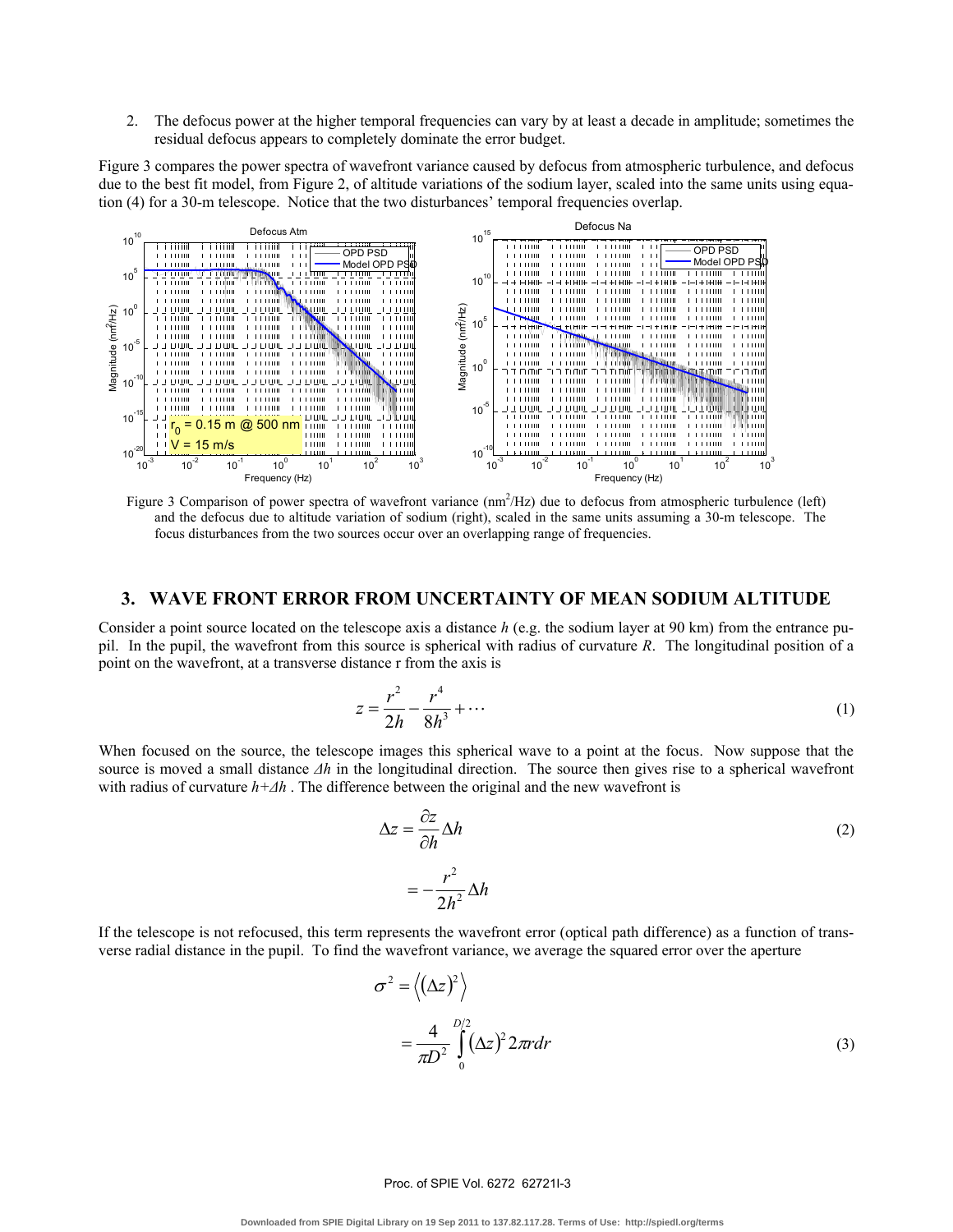$$
=\frac{2(\Delta h)^2}{D^2h^4}\int\limits_{0}^{D/2}r^5dr
$$

So the RMS wavefront error from defocus is

$$
\sigma = \frac{1}{8\sqrt{3}} \frac{D^2}{h^2} \Delta h \tag{4}
$$

Evaluating equation (4) for  $D = 30$  m, and  $h = 90$  km gives a wavefront error  $\sigma$  of 8 nm rms for each meter of defocus *∆h.* For example, if a laser-beacon wavefront sensor was focused at an altitude of 90 km and the sodium layer was actually 15 m higher, then the measurement error would be 120 nm rms, the entire top-level wavefront error specification set in the science requirements for the facility AO system on the Thirty Meter Telescope.

Since the error grows as the square of the telescope diameter, sodium altitude variation has not been a problem for 8-m to 10-m telescopes, which can reposition their WFS fore optics sufficiently accurately on short enough time scales.



Figure 4 Illustration of increased sensitivity of extremely large telescopes to uncertainty in sodium layer altitude.

#### **4. FOCUS TRACKING ARCHITECTURE**

The absolute reference for focus in a laser guide star AO system must be a natural star, since the distance to the sodium layer is unknown. As described in section 5, to achieve good sky coverage (e.g. 50% probability of finding a natural guide star in the field of view to measure focus) means using relatively slow frame rates for NGS WFSs. Laser guide stars can detect atmospheric defocus on short time scales and be read more rapidly, but these measurements are confounded by the changing height of the sodium layer whose temporal frequencies overlap those of atmospheric turbulence. Ideally the LGS WFS should sense atmospheric turbulence and ignore sodium height changes.

To ignore sodium height, in practice means accurately focusing the WFSs onto the sodium layer. In a typical LGS AO system, the WFSs are continuously refocused optically by mounting them on translating stages or preceding the WFSs with a trombone or zoom optics whose task is to change focus while relaying a pupil image onto the lenslet arrays, of the wavefront sensor, with a constant magnification. For example, in the LGS zoom optics for NFIRAOS, the facility AO system for TMT, the most demanding lens is 50 kg and travels about 1 m to focus on the sodium layer ranging in altitude from 85 to 100 km while the telescope points from zenith to 65 degrees off-zenith. The bandwidth of this mechanism is about 0.1 Hz – too slow to track the sodium altitude precisely enough.

We have developed an electronic offsetting scheme, where we apply rapid NGS-based focus offsets to the measurements from the LGS WFS while the optical focus is slowly adjusted in a woofer-tweeter process<sup>5</sup>. Figure 5 is a Simulink model of our method. The simulation includes an atmospheric defocus disturbance, affecting both the natural and laser wavefront sensors, and a sodium altitude defocus that affects only the laser WFS.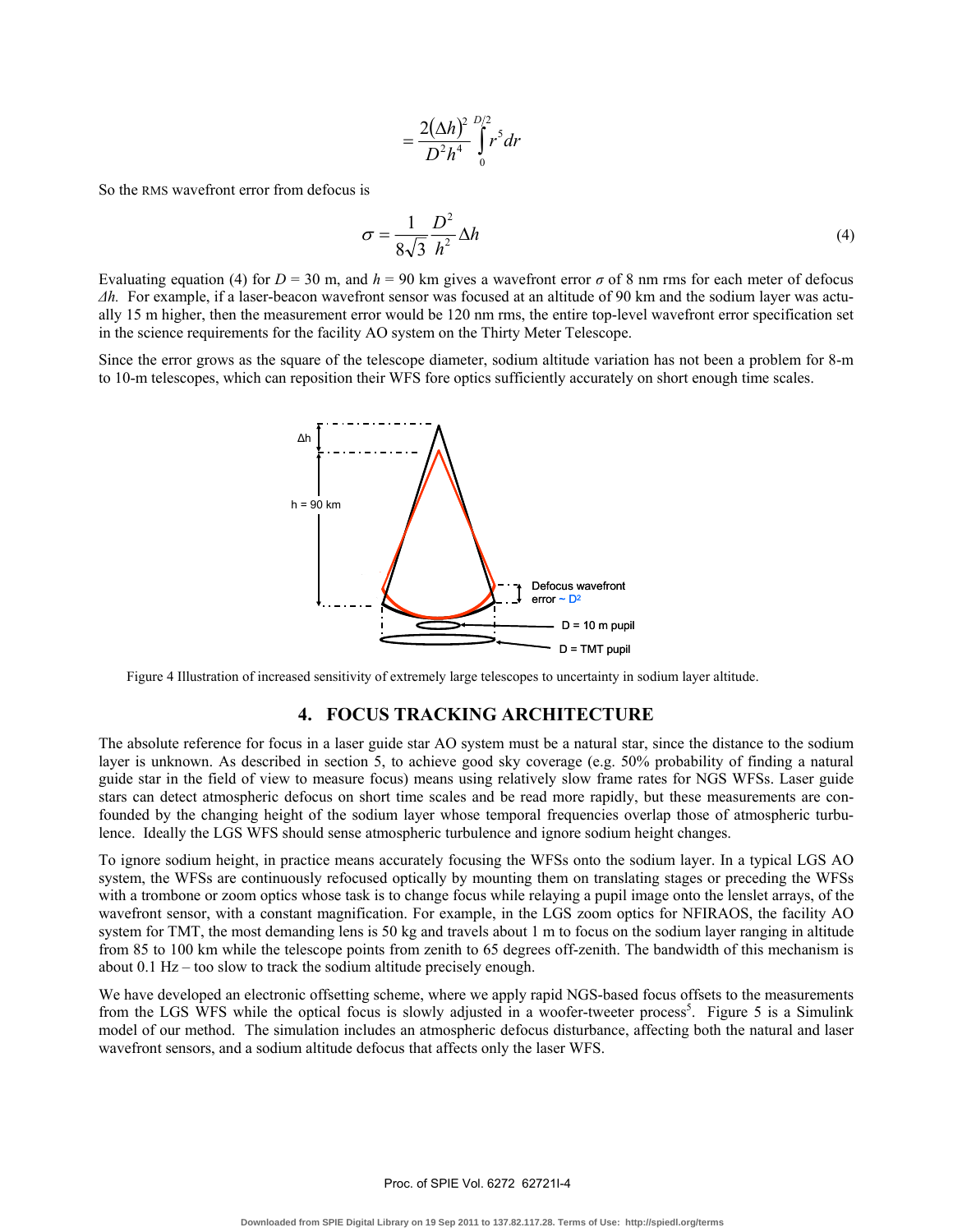The novel part is in the lower left of the figure, which blends the two (NGS & LGS WFSs) and in doing so, disregards the low temporal frequencies of focus from the LGS WFS and substitutes those with the slower, but more accurate NGS. The innovation is to subtract the LGS from the NGS measurements and then pass the difference through a low-pass Butterworth filter whose output is added back to the LGS focus signal as a focus offset. These offsets are available at the full frame rate of the LGS WFS. If we ignore the NGS for the moment, then from the point of view of the LGS WFS focus measurements, a low-pass filtered version of LGS focus is subtracted from the LGS focus signal. The net result is high pass filtered focus. I.e. the dc component (long term drift) is removed. Why go to this trouble instead of simply high pass filtering the LGS focus? The answer is that from the point of view of the NGS WFS focus signal, it sees a low-pass filter, before being added as an offset to the LGS focus; *but, the NGS filtering is exactly complementary to the LGS filtering.* Thus, the tradeoff between sensing the atmospheric turbulence and rejecting sodium altitude variations can be optimized by adjusting the corner frequency of this single Butterworth filter.



Figure 5 Left: Simulink diagram illustrating blending NGS focus measurements to add electronic offsets to LGS WFS. Right: Cumulative distribution of residual wavefront error due to defocus servo lag in 144 measurements; each measurement is a sodium altitude data set of 1-12 hours length.

Given the 800 Hz frame rate expected for the LGS WFSs on NFIRAOS and the 90 Hz median frame rate of the NGS WFS, described in the next section, we find that the optimal blending filter is typically 20-40 Hz. As the sample rate for the NGS WFS increases when brighter guide stars are fortuitously available, then the blending filter bandwidth increases. This allows rejecting more of the spurious defocus signal caused variations in sodium-layer altitude.

This approach is in contrast to conventional LGS AO systems on 8-m to 10-m telescopes that do not include the processing depicted in the lower left corner of Figure 5. The focus measurements from the NGS WFSs are used only to directly control the LGS focusing optics. By slowly refocusing the LGS optics to keep a NGS WFS focus at null, the dc and low frequency components of LGS focus are effectively ignored on long time scales. Therefore, the net result is a high-pass filter applied to the LGS focus measurements, but its cut-on frequency is very low – set by the mechanical bandwidth of focusing optics. For a thirty-meter telescope, the WFS focus optics are more massive, and yet as we have seen, it is more important to make rapid adjustments.

#### **4.1 Cumulative distribution of residual defocus wavefront error**

The signal processing architecture can be viewed as a rejection transfer function, capable of ignoring low temporal frequencies but incapable of reducing high frequency LGS focus errors. Using this rejection transfer function between sodium layer defocus and delivered wavefront error, we processed 144 data sets from the Colorado State University Lidar, shown previously as power spectra in Figure 2. The result is a cumulative probability distribution of residual defocus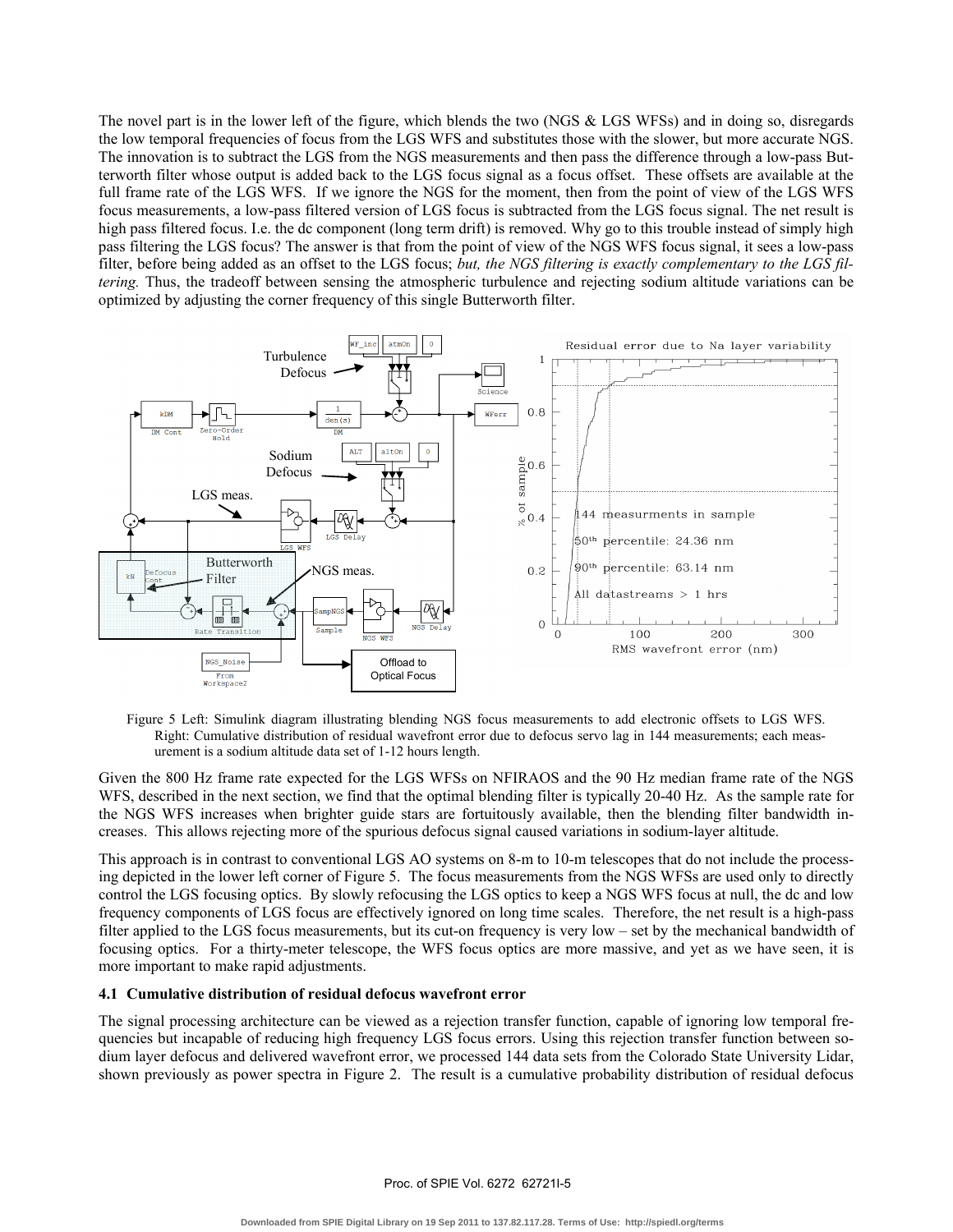wavefront error from imperfectly tracking the sodium layer (right panel of Figure 5.) Each data point is calculated from a time record, from one to 12 hours duration, of sodium return intensity vs. altitude. The median residual error was 24.4 nm rms, slightly higher than the 18 nm from the best fit through all the power spectra. Ninety per cent of the measurements have less than 63 nm rms focus error, but in 5% of the cases, the wavefront errors from AO systems on thirtymeter telescopes would be completely dominated by sodium layer focus tracking errors. The chief cause is the integration time delay to get enough photons for acceptable signal to noise on the NGS WFS – although electronic offsets can take effect instantly, it takes time to determine them.

# **5. SKY COVERAGE IMPLICATIONS**

The baseline for client instruments, fed by the TMT AO system NFIRAOS, is to have a suite of two tip/tilt sensors and one 2x2 Shack-Hartmann WFS, to measure anisoplanatism, image distortion and rotation, as well as tip/tilt and focus.

In reference 10, the tradeoff of sky coverage versus tip, tilt and focus errors is presented. A Monte Carlo sky coverage model provides fast simulations of the wavefront error using guide star constellations generated from star-count models. While the primary purpose is to evaluate tip/tilt performance for TMT AO systems, nonetheless, since focus is measured from the same natural stars, the best compromise sample rate is a function of residual tip/tilt and focus errors together with noise and disturbance inputs.



Figure 6 The sodium altitude focus wavefront error is reduced with brighter natural guide stars, allowing higher frame rates.

This model evaluates the overall tip/tilt error associated with each randomly generated NGS asterism, accounting for the combined effects of anisoplanatism, servo lag, WFS noise, telescope windshake, and any partial "sharpening" of the NGS images provided by the LGS AO system. For each simulated constellation, the model determines the optimal frame rate to balance the errors. Low-order (but tip-tilt removed) LGS WFS measurements are also included in the formulation of the tip/tilt estimation algorithm, since these measurements provide additional information on the 3 dimensional turbulence profile which is useful to reduce the estimation error due to anisoplanatism. The simulation includes T/T woofer-tweeter control and analysis of the residual errors resulting from using noisy, finite bandwidth NGS WFS focus measurements to keep the LGS WFSs focused on the varying range of the sodium layer. Figure 6 shows the residual defocus for different frame rates of electronic offsets derived from NGS WFS measurements, based on the best fit power spectrum of sodium altitude from Figure 2. Clearly faster is better, but the median optimized sample rate at the galactic pole is 90 Hz.

# **6. DYNAMIC REFOCUSSING**

As described above, laser guide star AO systems on extremely large telescopes are very sensitive to the changing altitude of the sodium layer. High speed readout of NGS focus sensors can provide electronic focus offsets to LGS wavefront sensors to reduce the problem. However, some of the time, especially near dawn, the variations in altitude are too rapid and natural stars are too faint (or NGS WFS detectors are too noisy) to determine offsets quickly enough.

Fortunately there is another solution, called dynamic refocusing, so far proposed as a cure for the laser spot elongation problem, but which also has the benefit of completely fixing the sodium altitude focus tracking problem.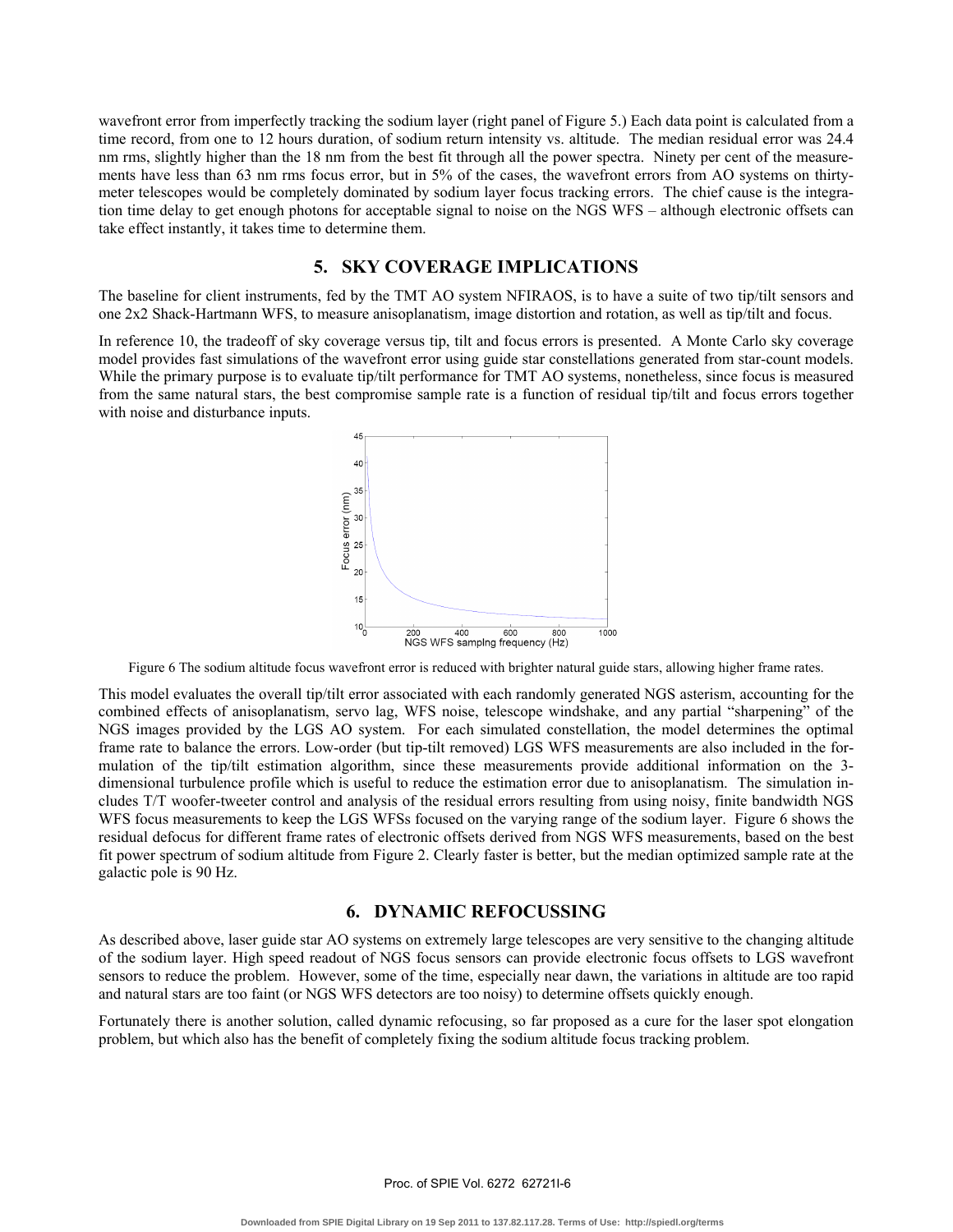To understand how this works, first we describe laser spot elongation, and how dynamic refocusing works to reduce this elongation, and finally how dynamic refocusing mitigates the sodium tracking issue. Figure 7 illustrates the well-known



Figure 7 Left: LGS WFS spot elongation due to finite range distance and thickness of sodium layer. Right: dynamic refocusing by parallel clocking a polar coordinate CCD as photons arrive from a pulsed laser.

phenomenon where the outer edge of a large telescope's pupil sees a long laser streak in the 10-km thickness of the sodium layer. Consequently, the outer lenslets of a Shack-Hartmann wavefront sensor each create an elongated image of this streak on the CCD detector. These streaks are oriented radially, pointing away from the center of the array, (assuming that the laser launch telescope is behind the telescope secondary mirror) and increase in length to a maximum of 4 arcseconds, for subapertures at the outer edge of a 30-m telescope pupil.

Given the non-zero read-noise from the CCD pixels, together with background from Rayleigh scattering and sky brightness, spreading out the signal from the laser beacon across multiple pixels reduces the signal to noise ratio when measuring the spot positions in the radial direction, and requires more laser power. A polar coordinate  $CCD<sup>13</sup>$  is under development to improve the situation. It has individual rectangular regions, one for each lenslet of the LGS WFS; each is oriented radially to minimize the number of pixels readout. CCD controllers typically read out rectangular regions of interest by parallel shifting followed by serial shifting; aligning the regions of interest with the streaks, reduces the total pixels to digitize, allowing more time to measure each pixel intensity and thus less read noise for a given frame time.

The long-term average nominal spot positions on the detector are determined by the focus setting of the WFS optics with respect to the mean height of the sodium layer. Then, if atmospheric turbulence causes defocus, then the LGS WFS spots move radially outward from the nominal position. This is indistinguishable from a change in height of the sodium layer, which also moves the spots radially.

The preceding describes the situation with a continuous wave laser. The authors of Ref. 13 propose a further refinement when using this CCD with a pulsed laser, illustrated in the right panel of Figure 7. If the laser was pulsed briefly, say for 3 µs, the shot of photons would be 1 km long. The first photons arrive from the bottom of the sodium layer about 68 µs before the last ones arrive from the top of the layer (if pointing at zenith.) As well, due to the geometry, these first photons produce the outer end of the streaks on the LGS WFS CCD, and the last photons arrive at the inward end of the streak. If the parallel clock on the CCD were synchronized to shift the charge inwards during this 68-us interval so that each arriving photon landed on the charge already produced, then the final image would be a nearly seeing-limited spot without elongation. The signal to noise would be equal for radial and azimuthal directions and the required laser power would be much smaller. This process is called Dynamic Refocusing.

Synchronizing the parallel clocking with the photon arrival, or Range Gating, is slaved to the current position of the LGS focus optics, which is continuously adjusted to null the NGS focus signal. At greater range distances due to increasing zenith angles or higher sodium altitude, the parallel clocking starts later after the laser pulse is launched and runs more slowly as the photons arrive.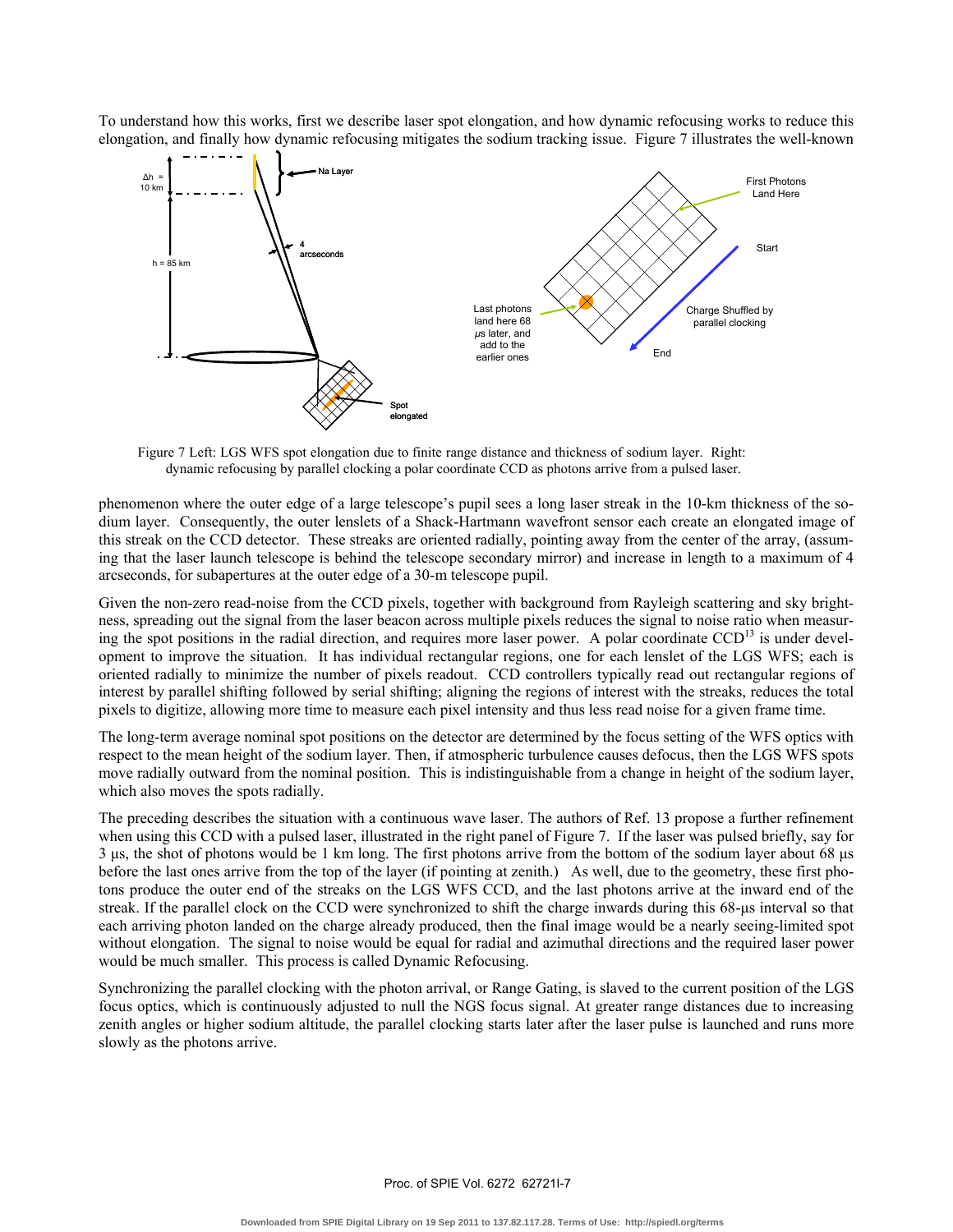

Figure 8 Range-gated chirped clocking waveforms

Figure 8 shows how this clocking might be accomplished. Each time a laser pulse is launched, a chirped clock begins running. It starts at a high frequency and slows down as time goes on. This clock waveform is the same for all zenith angles and range distances, and applies to all subapertures in an annular zone of constant distance from the laser launch telescope. Other zones closer to the launch telescope would have a slower chirped clock, and those further outward would have a faster clock, which slows proportionately more rapidly as well. Meanwhile, by monitoring the instantaneous position of the LGS WGS focusing optics, the time interval during which photons will arrive is known. Via a lookup table or a simple function of geometry the start and stop time of the range gate is determined. During the range gate, a section of the chirped clock waveform is sent to drive the parallel clocking of the CCD. This method has the advantage that it is purely digital and does not use drift-prone devices like voltage controlled oscillators (VCO). The timing is completely determined by geometry.



Figure 9 Dynamic Refocusing with a pulsed laser removes spot elongation. Focus changes from Atmospheric turbulence cause spot displacement – the signal of interest. Right: With Dynamic Refocusing, if the LGS WFS is mis-focused on the sodium layer, since the Range Gate matches the optical focus position, the Shack-Hartmann spots do not move. The LGS WFS is insensitive to time-varying sodium altitude

# **7. SODIUM TRACKING VIA DYNAMIC REFOCUSING**

An interesting additional benefit of Dynamic Focusing with a pulsed laser is that it also solves the sodium focus tracking problem. Recall that the CCD Range Gate clocking is slaved to the current optical focus of the LGS WFS. Therefore, photo-electrons arising from the plane where the WFS is focused always end up in the same pixel (charge well) on the CCD (in the absence of turbulence.) Electrons generated from sodium emission on either side of best focus also finish in the same pixel. Only atmospheric turbulence causes them to reach neighboring pixels.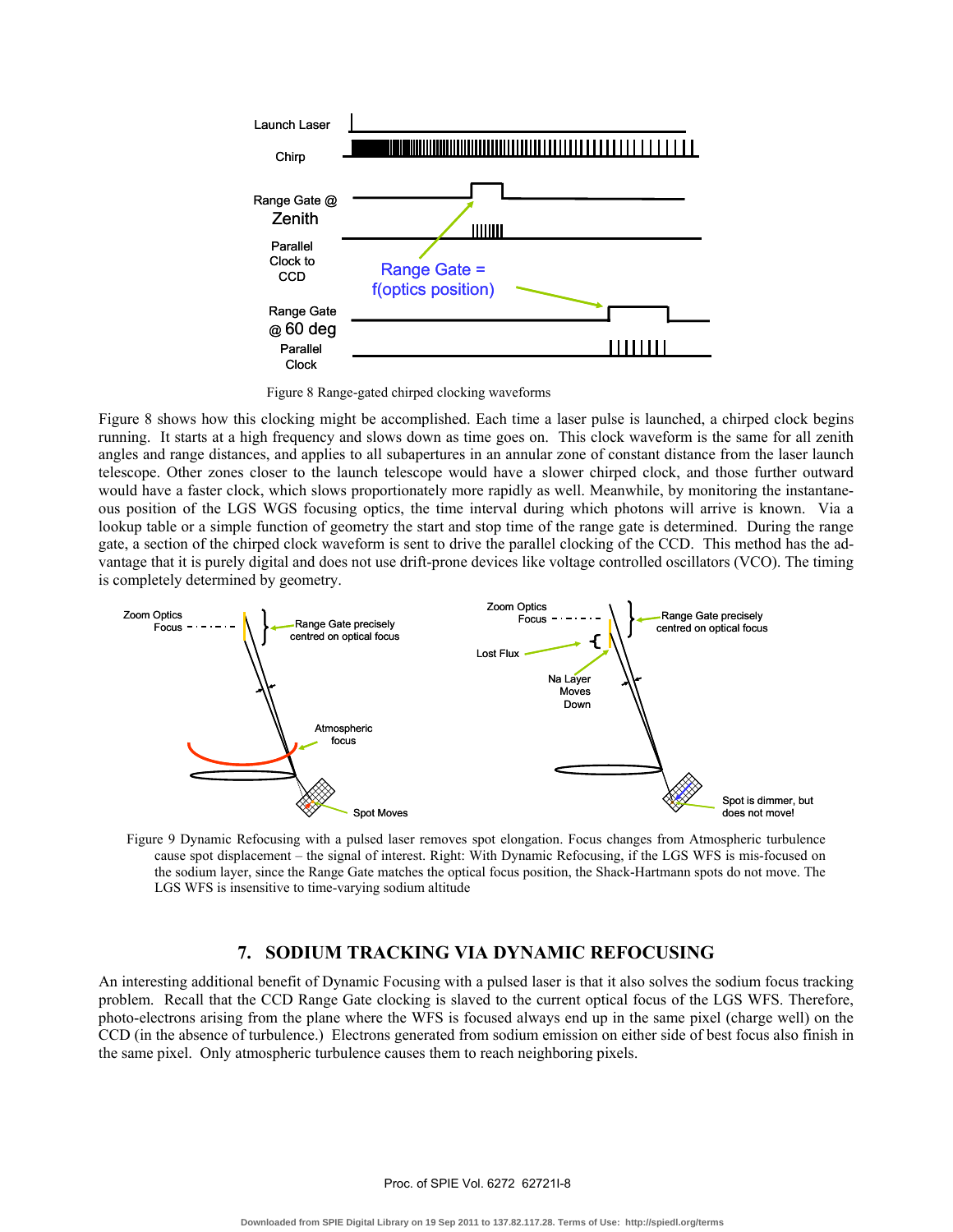If the mean range of the sodium layer moves away from the current focus of the LGS WFS, the spots do not move, but some photons may be lost from one end of the range gate, seen in the right half of Figure 9. A slightly wider range gate, which may require a few more pixels in the radial dimension of each rectangular CCD region, would give margin to capture all the flux until the optical focus mechanism catches up. Note that these extra pixels are not digitized, and merely serve as a broader detector, so have no effect on signal to noise ratio.

The net result is a system that is insensitive to the confounding focus signal from sodium altitude variations described in the first part of this paper, and requires less total laser flux. However, of course, the required peak power of the laser is greatly increased, presenting a great technical challenge to laser designers. Nonetheless, the benefits in better signal to noise and measurement accuracy from centroiding smaller spots and from avoiding focus errors make this an enticing prospect.

# **8. CONCLUSIONS**

A newly appreciated phenomenon becomes significant for adaptive optics on extremely large telescopes. Wavefront errors from mis-focusing LGS WFSs on the sodium layer grow with the square of the telescope diameter. Natural stars can provide a focus reference but correction is limited by mechanical response of correcting mechanisms, and most fundamentally by sample rates possible with available natural guide stars. The residual focus may add tens or sometimes even hundreds of nanometers wavefront error delivered to astronomical instruments.

However, our analysis depends on extrapolating to temporal frequencies greater than 1 Hz from power spectra of time series taken at 1-2 minute intervals As a result, to verify these early conclusions, during the preliminary design phase for TMT, we hope to obtain higher frequency measurements of sodium profiles.

In principle, with a pulsed laser, (e.g. 3-µs pulses) and dynamic refocusing on a polar-coordinate CCD, this focus tracking error may be eliminated. This result is an additional benefit of dynamic refocusing beyond the frequently discussed prevention of LGS WFS spot elongation.

### **ACKNOWLEDGEMENTS**

The authors gratefully acknowledge the support of the TMT partner institutions. They are the Association of Canadian Universities for Research in Astronomy (ACURA), the Association of Universities for Research in Astronomy (AURA), the California Institute of Technology and the University of California. This work was supported, as well, by the Canada Foundation for Innovation, the Gordon and Betty Moore Foundation, the National Optical Astronomy Observatory, which is operated by AURA under cooperative agreement with the National Science Foundation, the Ontario Ministry of Research and Innovation, and the National Research Council of Canada.

### **REFERENCES**

1. G. H. Sanders, J. E. Nelson, TMT status report, *this conference [6267-60].*

2. B.L. Ellerbroek, A Conceptual Design for the Thirty Meter Telescope Adaptive Optics Systems, this conference [6272-13].

3. D. Crampton, L. Simard, Instrument concepts and scientific opportunities for TMT*, this conference [6269-67].*

4. G. Herriot, P. Hickson, B. L. Ellerbroek, D.A. Andersen, R. A. Buchroeder, T. Davidge, D. A. Erickson, I. P. Powell, R. Clare, L. Gilles, C. Boyer, M. Smith, L. Saddlemyer, J-P Véran, "NFIRAOS: TMT narrow-field near-infrared facility adaptive optics," *this conference [6272-24]*.

5. J.-P. Véran, G. Herriot, Woofer-tweeter tip-tilt control for NFIRAOS on TMT, *this conference [6272-48].*

6. G. Herriot, P. Hickson, J.-P. Véran, Focus errors from tracking sodium layer altitude variations with laser guide star adaptive optics for the Thirty Meter Telescope, *this conference [6272-52].*

7. L. Gilles, Laser Guide Star Shack-Hartman Wavefront Sensor Modeling: Matched Filtering, Wavefront Sensor Non-Linearity, and Impact of Sodium Layer Variability for the Thirty Meter Telescope, *this conference [6272-57].*